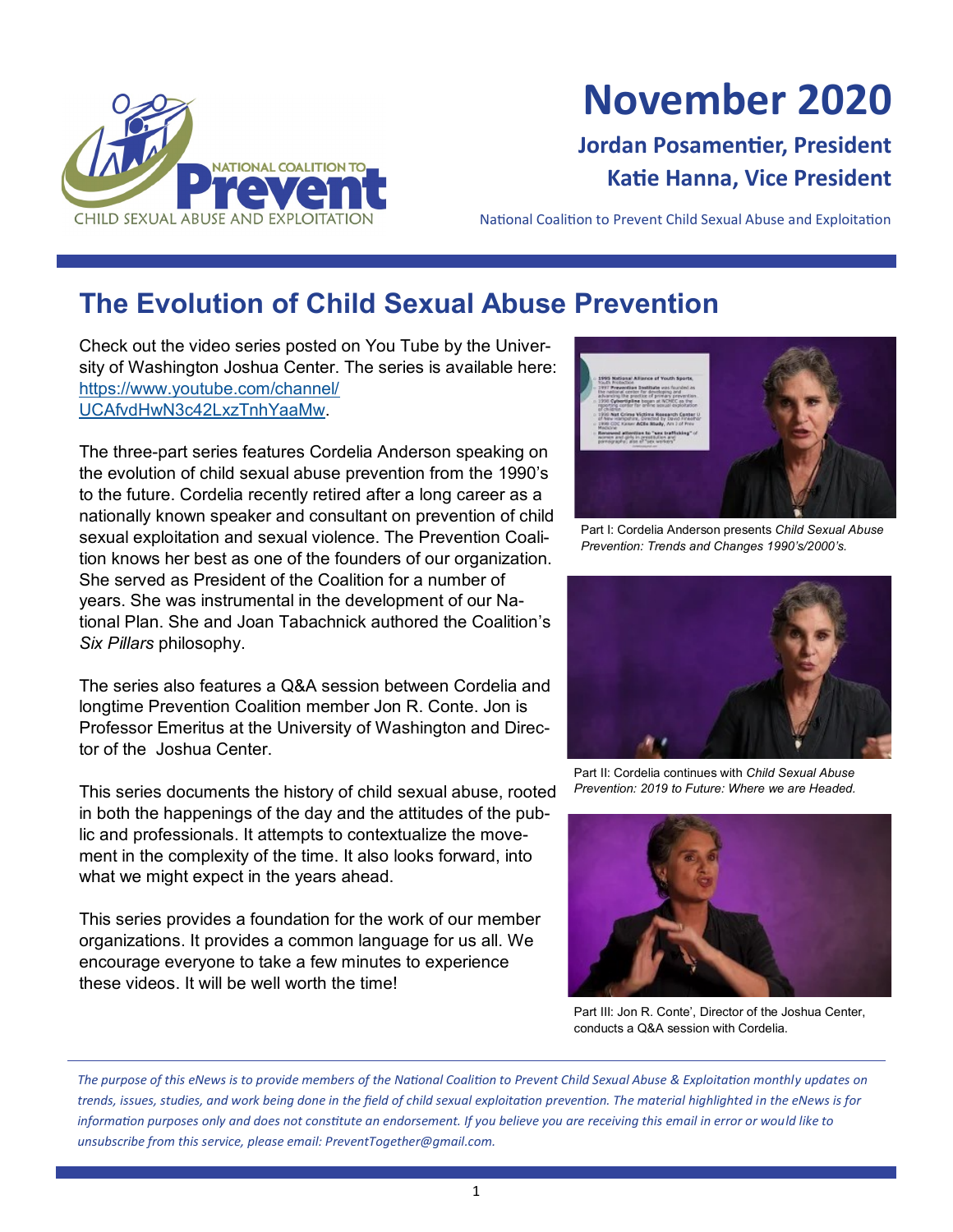## **Revised "Let's Talk" Guide from Stop It Now!**

Stop It Now!'s guidebook *Let'[s Talk,](https://eur06.safelinks.protection.outlook.com/?url=http%3A%2F%2Fr20.rs6.net%2Ftn.jsp%3Ff%3D001Yg5psVtqi6r41CN_ymFqwd8v_FnXmfkQ4jF6I0QEDN2vkY0Dw8lH8R3WtUIraW5Rim7iLC5yHkfFj7tkJOe1Zbi3MjtBOD4HJCkIQ8wgw5x3PvYl-msG6ZUfwdsKJYmICKr5_0iM0Y9DLDQkMpLqD1Dzuqtgp4cZYcxd)* first published in 2004, has served as one of the most significant resources for helping adults have difficult conversations about sexual abuse with people they care about. Specifically geared to helping people bring up concerns about someone's behaviors towards children, this guidebook has supported thousands of people over the years to talk about concerns they have in compassionate ways that make it clear that children's sexual safety is a priority and that risks to that are everyone's responsibility. Elaine Spangler, whose story as the spouse of a man convicted of sexual abuse, supported the revision of this guidebook and we were grateful to engage the original author, Joan Tabachnick, for the revision work. The new *Let's Talk* has more guidance to prepare folks to have these difficult conversations, including practice language and communication tips. Take a moment to experience the guide, and feel free to [share this resource](https://eur06.safelinks.protection.outlook.com/?url=http%3A%2F%2Fr20.rs6.net%2Ftn.jsp%3Ff%3D001Yg5psVtqi6r41CN_ymFqwd8v_FnXmfkQ4jF6I0QEDN2vkY0Dw8lH8R3WtUIraW5Rim7iLC5yHkfFj7tkJOe1Zbi3MjtBOD4HJCkIQ8wgw5x3PvYl-msG6ZUfwdsKJYmICKr5_0iM0Y9DLDQkMpLqD1Dzuqtgp4cZYcxd) widely.



#### **New Legislation Strengthens U.S. Center for SafeSport**



# U.S. CENTER FOR

On October 30 the [Empowering Olympic, Paralympic, and Amateur Athletes](https://www.congress.gov/116/bills/s2330/BILLS-116s2330enr.pdf)  [Act of 2020 \(S.2330\)](https://www.congress.gov/116/bills/s2330/BILLS-116s2330enr.pdf) was signed into law. Ju'Riese Colón, Chief Executive Officer of the U.S. Center for SafeSport, released the following statement:

"The Empowering Olympic, Paralympic, and Amateur Athletes Act substantially strengthens the U.S. Center for SafeSport's independence and ability to pursue our mission of ending abuse in sport. This law ensures the millions of athletes in the Olympic and Paralympic Movement can continue to have a centralized, safe, and confidential place to report abuse and misconduct. Seeing legislators on both

sides of the aisle wholeheartedly support this measure is proof positive that athlete safety is a universal and undeniable priority.

Consistent funding fortifies the Center's long-term fiscal sustainability, enabling us to hire additional response and resolution staff to investigate more reports of abuse and misconduct more quickly, increase our oversight of policies and procedures that make athletes in the U.S. Olympic and Paralympic Movement safer, and broaden the scope, depth, and reach of our training and education efforts.



Ju'Riese Colon, U.S. Center for SafeSport CEO

Above all else, we at the Center are grateful to and inspired by the athletes who courageously shared their experiences with the world and brought the need for our work into clear focus. Every day, we wake up driven by our desire to ensure that no athlete should ever again endure what they endured."

The full statement is available [here,](https://uscenterforsafesport.org/wp-content/uploads/2020/10/US-Center-for-SafeSport-Statement-S2330-Law.pdf) and additional information reported [here.](https://www.espn.com/olympics/story/_/id/30229973/new-law-gives-congress-more-oversight-leaders-us-olympic-paralympic-committee)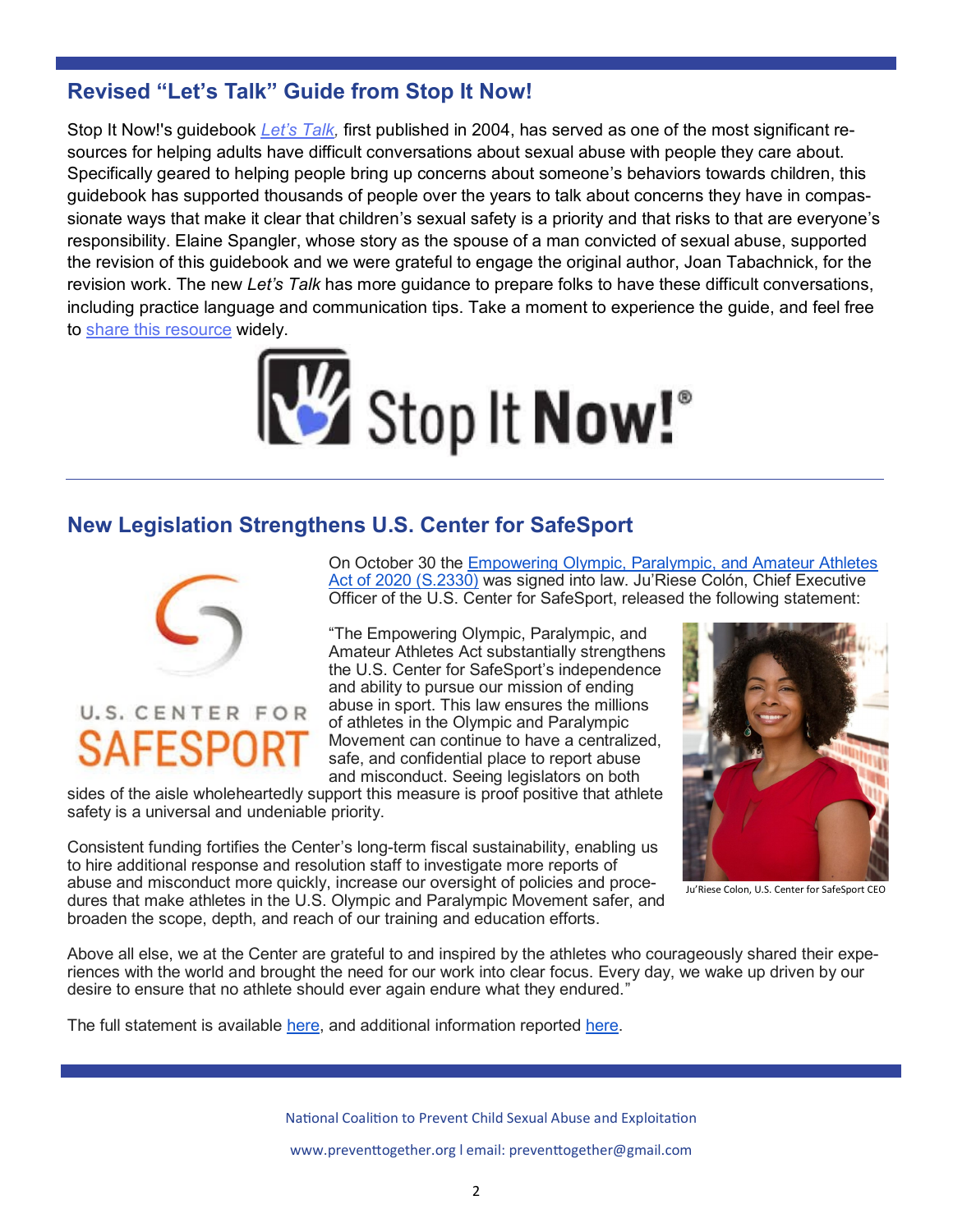



# **Prevent child sexual abuse before it starts** safekidsthrive.org



After almost 2 years of development, a new interactive child sexual abuse prevention website was recently launched. It was created under the auspices of the Massachusetts Legislative Task Force on the Prevention of Child Sexual Abuse. Anthony Rizzuto, longtime Coalition leader, has been actively involved with this project for years.

"Safe Kids Thrive" is modeled after the Task Force's 2017 report to the MA Legislature entitled "*Guidelines and Tools for the Development of Child Sexual Abuse Prevention and Intervention Plans for Youth Serving Organizations in Massachusetts.*" Rizzuto presented this report to the Coalition at the 2017 Annual Meeting in Seattle.



Anthony P. Rizzuto, Ph.D.

The website was created after an extensive series of community forums throughout the state with youth serving organizations. Although the site includes some Massachusetts-

centric content, the vast majority of its suggestions, approaches and tools have universal application and should serve as a model to other states and organizations.

During the Prevention Coalition's recent annual meeting, there was lively discussion of the need for userfriendly interactive, searchable websites focused on primary prevention. Given this need, Coalition members should feel free to share the website with colleagues and professionals throughout the country.

To experience this great new resource, visit [www.safekidsthrive.org.](http://www.safekidsthrive.org)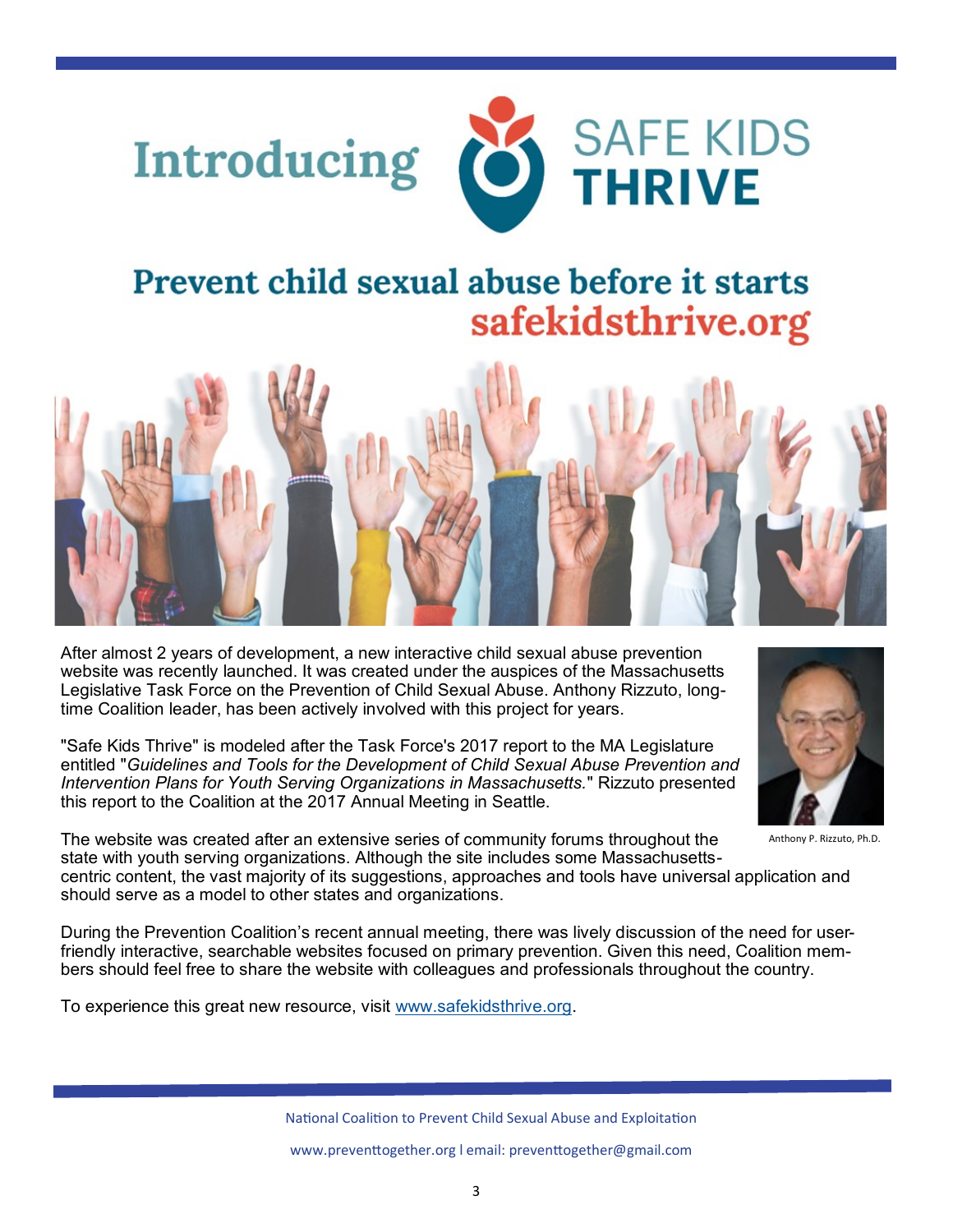# **Enough Abuse Expands to York County, ME**



Enough Abuse Maine, a grassroots group in York County, has raised the funds necessary to train all 2,000 county school employees—including teachers, administrators, drivers, maintenance and janitorial staff - using Enough Abuse's one-hour online training titled "Enough!"

Enough Abuse Maine is a citizen education and community engagement campaign working to prevent child sexual abuse in York County. Organized in 2017 by York residents Dr. Jeanine Ward, York Police detective Jamie Robie, and songwriter/producer Kara DioGuardi, the campaign has inspired

survivors and concerned citizens to come together to prevent child sexual abuse from ever occurring.

For more information: [https://www.seacoastonline.com/story/news/](https://www.seacoastonline.com/story/news/crime/2020/10/27/enough-york-county-schools-act-prevent-child-sexual-abuse/6050721002/) [crime/2020/10/27/enough](https://www.seacoastonline.com/story/news/crime/2020/10/27/enough-york-county-schools-act-prevent-child-sexual-abuse/6050721002/)-york-county-schools-act-prevent-child-sexual-abuse/6050721002/ .



Enough Abuse Maine organizers, Dr. Jeanine Ward, Jamie Robie and Kara DioGuardi

#### **COVID-19 and Online Child Sexual Exploitation Webinar**

#### **We Protect Webinar**

November 23rd, 11:30 AM- 12:30 PM Zoom: <https://us02web.zoom.us/j/6142365813>

Join WeProtect Global Alliance's Executive Director Iain Drennan for a discussion on the impact of COVID-19 and online child sexual exploitation. Drennan and his team will share their global strategic response and threat assessment of the scale and nature of the threat facing children online, with the aim of strengthening our national and international response. This webinar will be the first of a three-part series, to analyze the threat, response and develop solutions for child online safety.



#### **MASOC Offers Free Webinars**

MASOC (Massachusetts Society for a World Free of Sexual Harm by Youth) recently released a series of five free webinars about children 5-11 with problematic sexual behaviors. This webinar series may be of in-

terest to Prevention Coalition member The five webinars include 1) a general overview of healthy, concerning and problematic behaviors, 2) school responses to children with problematic sexual behaviors then , 3) the assessment of children age 12 and under who demonstrate concerning and problematic sexual behaviors , 4) the importance of family engagement, and 5) treatment and interventions for children with problematic sexual behaviors. Click here to learn more: [http://masoc.net/](http://masoc.net/resources/maca/maca-webinar-series.html) [resources/maca/maca](http://masoc.net/resources/maca/maca-webinar-series.html)-webinar-series.html



National Coalition to Prevent Child Sexual Abuse and Exploitation

www.preventtogether.org l email: preventtogether@gmail.com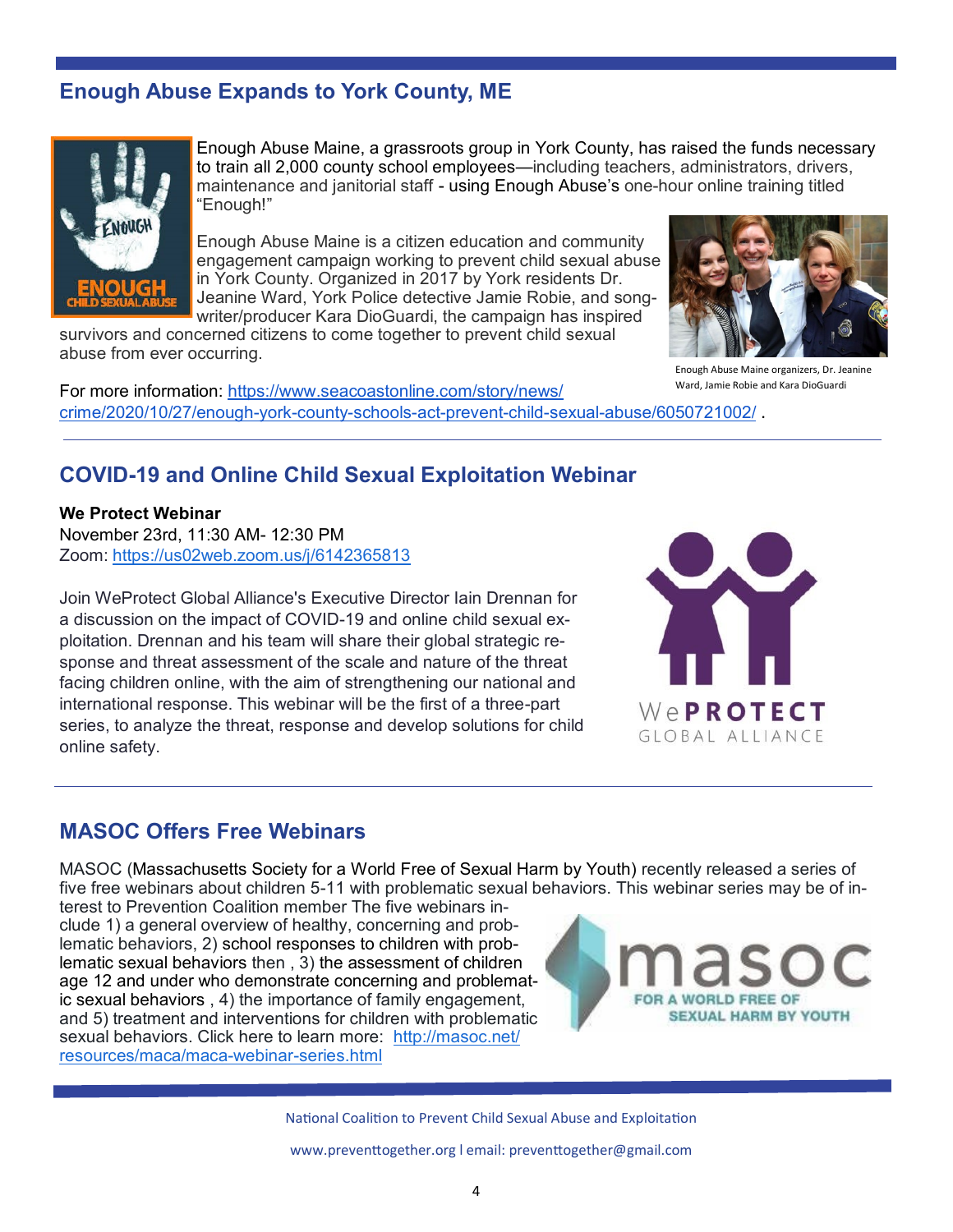# **An Interesting Study on Clergy Abuse**

David Finkelhor, Ph.D. recently shared a well-done study on sexual abuse by German clergy.

The study is titled "Child Sexual Abuse by Catholic Priests, Deacons, and Male Members of Religious Orders in the Authority of the German Bishops' Conference 1946–2014" by Harald Dressing , Dieter Dölling, Dieter Hermann, Andreas Kruse, Eric Schmitt, Britta Bannenberg, Konrad Whittaker, Andreas Hoell, Elke Voss, and Hans Joachim Salize.

Abstract: This study explores the extent of sexual abuse of minors by members of the Catholic Church in Germany. It is the first comprehensive study to examine this extent in a European country. The goals of this study are as follows: (a) to analyze whether the extent and characteristics of sexual abuse in a European country are comparable to those in the United States and Australia and (b) how discrepancies can be explained. The personnel files of 38,156 Catholic Priests, deacons, and male members of religious orders in the authority of the German Bishops' Conference were analyzed. The study period lasted from 1946 to 2014. All 27 German dioceses took part in this study. A total of 4.4% of all clerics (N = 1,670) from 1946 to 2014 were alleged to have committed sexual abuse, and 3,677 children or adolescents were identified as victims. These results are similar to those from comparable studies in the United States. Sexual abuse of minors within the authority of the Catholic Church seems to be a worldwide phenomenon.

The study was published in Sexual Abuse 1–21 © The Author(s) 2019 Article reuse guidelines: sagepub.com/journals-permissions DOI: 10.1177/1079063219893371 journals.sagepub.com/home/sax .

# **Stop It Now! to Offer a Virtual Classroom Series in 2021**

Stop It Now! is hosting their Virtual Classroom [Series,](https://www.stopitnow.org/virtual-classroom-series) *Circles of Safety: Awareness to Action* and a *Training of Trainers* for youthserving organizations next spring. Circles of Safety® is designed to support and strengthen youth-serving organizations' ability to create safer environments for their agency, their staff and the children and families they serve. Upon completion of Circles of Safety, professionals who work with parents, foster parents, inhome parent supports and other professional caregivers are more confident and better prepared to think and act preventatively to protect



children and youth from sexual harm. For more information or to register go to [www.stopitnow.org/virtual.](http://www.stopitnow.org/virtual)

### **Tweet of the Month**

Research shows that talking to your kids about sexual abuse, touching, and private body parts can help keep them safe. [https://bit.ly/2AgWomG](https://t.co/zi5QnZ6Lmq) [http://www.cfchildren.org](https://t.co/C8NgfpiHsi)